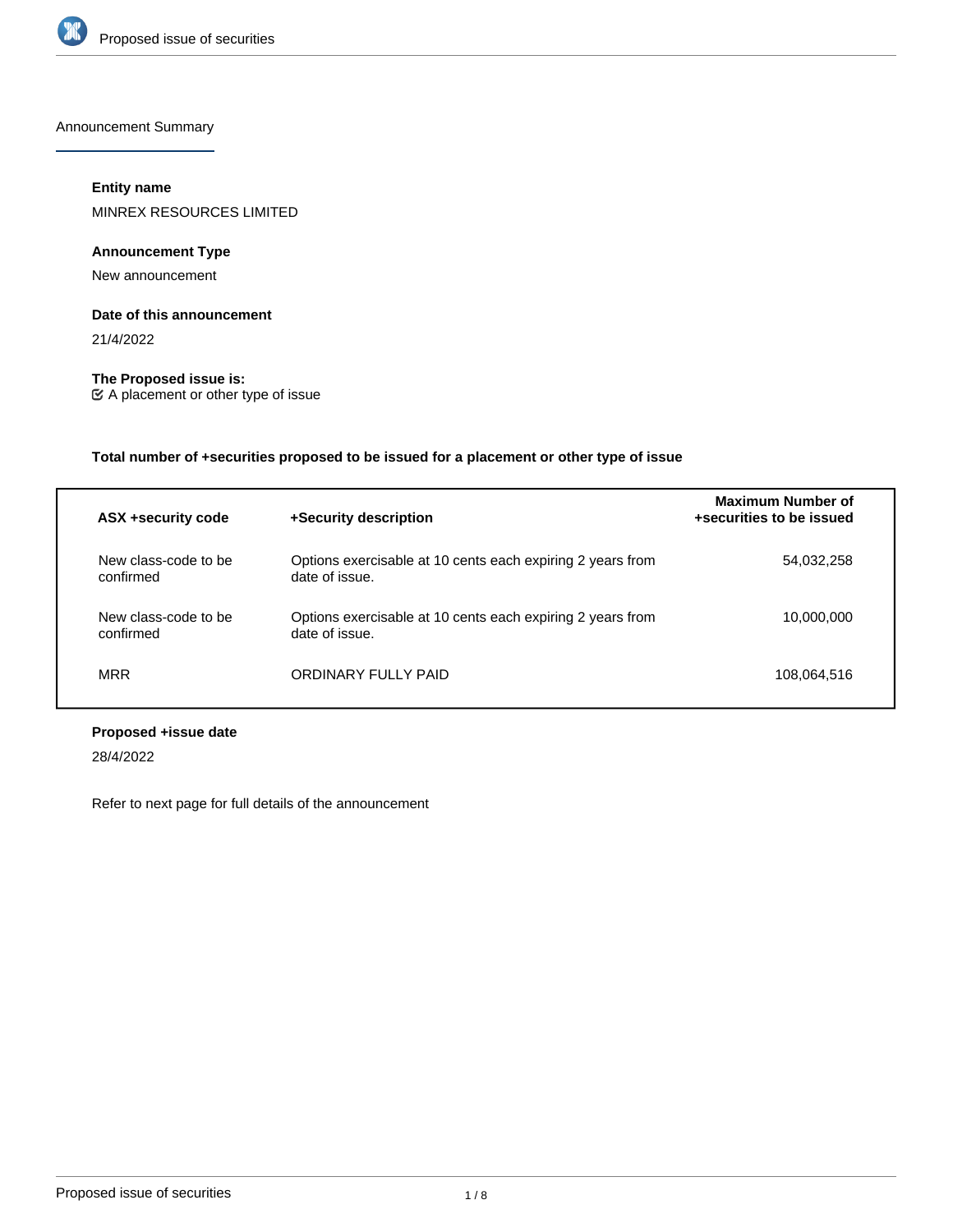

#### Part 1 - Entity and announcement details

#### **1.1 Name of +Entity**

# MINREX RESOURCES LIMITED

We (the entity named above) give ASX the following information about a proposed issue of +securities and, if ASX agrees to +quote any of the +securities (including any rights) on a +deferred settlement basis, we agree to the matters set out in Appendix 3B of the ASX Listing Rules.

If the +securities are being offered under a +disclosure document or +PDS and are intended to be quoted on ASX, we also apply for quotation of all of the +securities that may be issued under the +disclosure document or +PDS on the terms set out in Appendix 2A of the ASX Listing Rules (on the understanding that once the final number of +securities issued under the +disclosure document or +PDS is known, in accordance with Listing Rule 3.10.3C, we will complete and lodge with ASX an Appendix 2A online form notifying ASX of their issue and applying for their quotation).

**1.2 Registered Number Type**

**Registration Number**

151185867

**1.3 ASX issuer code**

MRR

**ACN** 

# **1.4 The announcement is**

New announcement

## **1.5 Date of this announcement**

21/4/2022

**1.6 The Proposed issue is:**

 $\mathfrak{C}$  A placement or other type of issue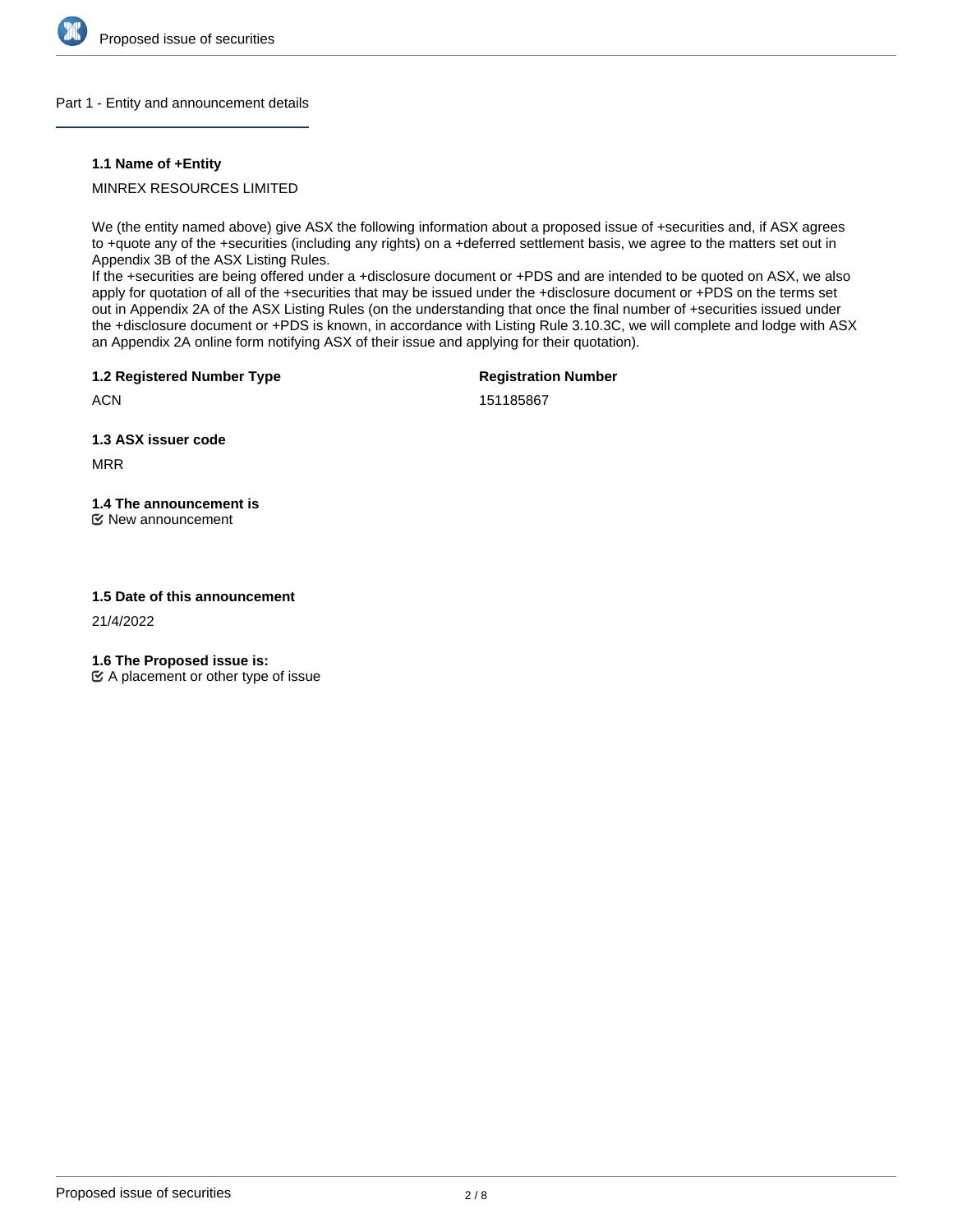

Part 7 - Details of proposed placement or other issue

Part 7A - Conditions

**7A.1 Do any external approvals need to be obtained or other conditions satisfied before the placement or other type of issue can proceed on an unconditional basis?** Yes

7A.1a Conditions

**Approval/Condition** +Security holder approval **Date for determination** 10/6/2022 **Is the date estimated or actual? \*\* Approval received/condition met?** Estimated

#### **Comments**

The proposed issue will be using the Company's existing placement capacity under Listing Rule 7.1 and 7.1A for 108,064,516 shares to sophisticated and professional investors. The placement shares also have an entitlement to one free attaching option for every two shares issued which will be subject to shareholder approval for a total of 54,032,258 options. In addition, 10,000,000 options will be issued to the Lead Manager (or its nominee) subject to shareholder approval.

Part 7B - Issue details

**Is the proposed security a 'New class' (+securities in a class that is not yet quoted or recorded by ASX) or an 'Existing class' (additional securities in a class that is already quoted or recorded by ASX)?** Existing class

**Will the proposed issue of this +security include an offer of attaching +securities?** Yes

Details of +securities proposed to be issued

**ASX +security code and description**

MRR : ORDINARY FULLY PAID

**Number of +securities proposed to be issued**

108,064,516

#### **Offer price details**

**Are the +securities proposed to be issued being issued for a cash**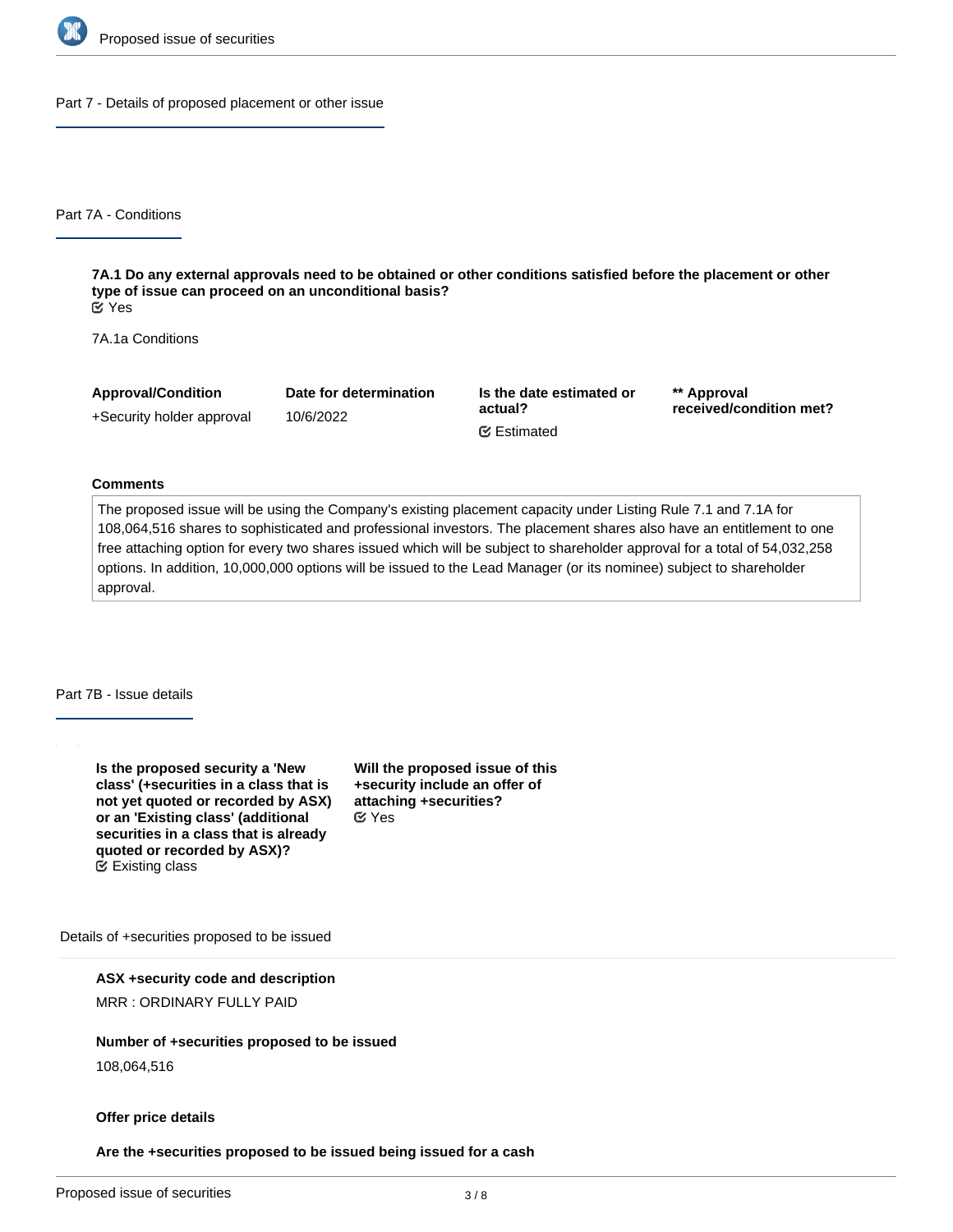

**consideration?** Yes

**In what currency is the cash consideration being paid?**

AUD - Australian Dollar

**What is the issue price per +security?** AUD 0.06200

**Will these +securities rank equally in all respects from their issue date with the existing issued +securities in that class?** Yes

Attaching +Security

**Is the proposed attaching security a 'New class' (+securities in a class that is not yet quoted or recorded by ASX) or an 'Existing class' (additional +securities in a class that is already quoted or recorded by ASX)?** New class

Attaching +Security - New class (+securities in a class that is not yet quoted or recorded by ASX)

| Details of attaching +securities proposed to be issued |  |  |
|--------------------------------------------------------|--|--|
|                                                        |  |  |

**ISIN Code (if Issuer is a foreign company and +securities are non CDIs)**

| of the proposed +securities are appropriate and<br>equitable under listing rule 6.1?<br>ା ⊠ | Have you received confirmation from ASX that the terms Will the entity be seeking quotation of the 'new' class of<br>+securities on ASX?<br>©⁄ No |  |
|---------------------------------------------------------------------------------------------|---------------------------------------------------------------------------------------------------------------------------------------------------|--|
| ASX +security code                                                                          | +Security description                                                                                                                             |  |
| New class-code to be confirmed                                                              | Options exercisable at 10 cents each expiring 2 years from<br>date of issue.                                                                      |  |

#### **+Security type**

**Options** 

**Number of +securities proposed to be issued**

54,032,258

#### **Offer price details**

**Are the +securities proposed to be issued being issued for a cash consideration?** No

#### **Please describe the consideration being provided for the +securities**

Free attaching option for every two shares subscribed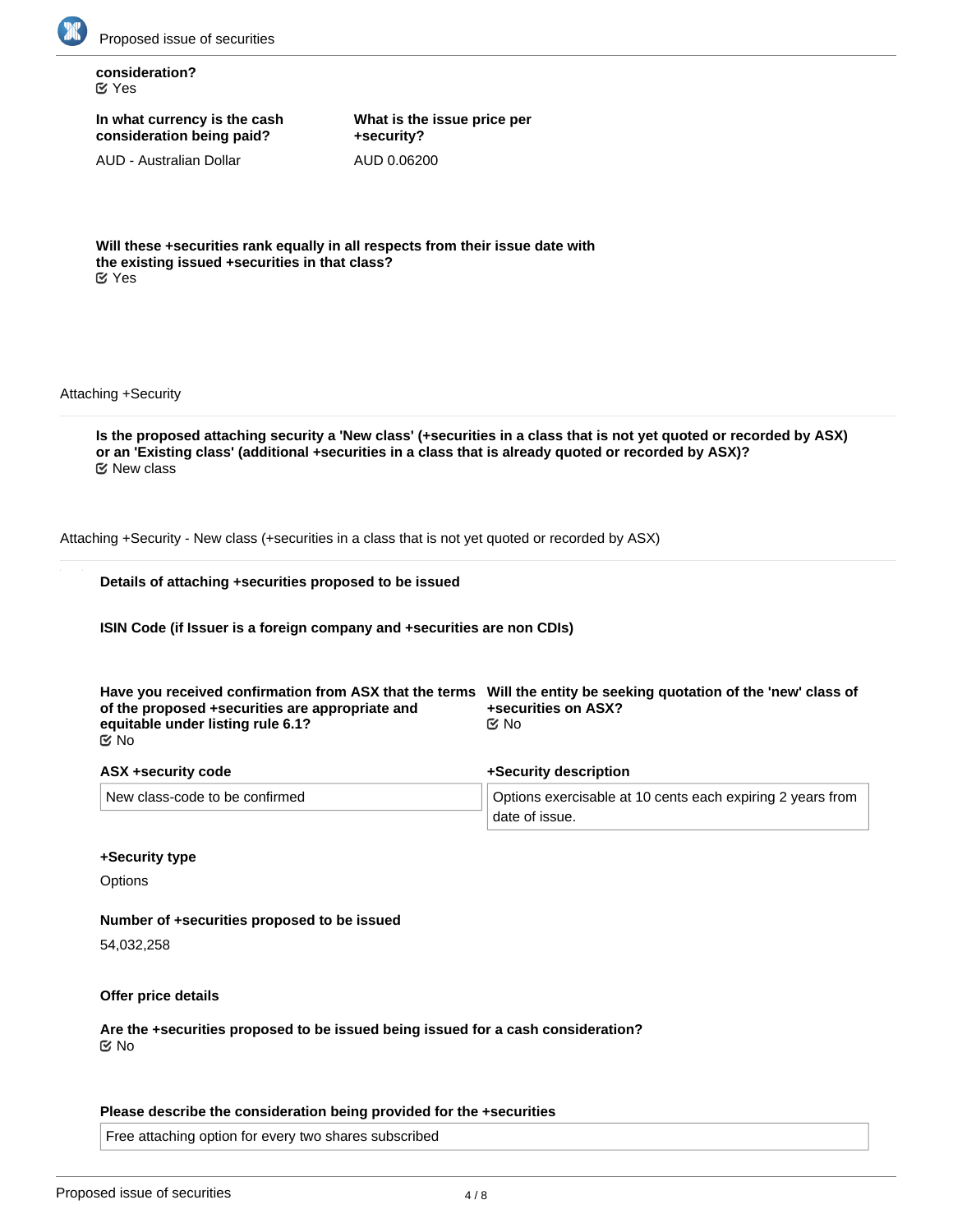

**Please provide an estimate of the AUD equivalent of the consideration being provided for the +securities**

**Will all the +securities issued in this class rank equally in all respects from their issue date?** Yes

Options details

**+Security currency** AUD - Australian Dollar

**Exercise price** AUD 0.1000

**Expiry date**

**Details of the type of +security that will be issued if the option is exercised** MRR : ORDINARY FULLY PAID

**Number of securities that will be issued if the option is exercised**

54,032,258

**Please provide a URL link for a document lodged with ASX setting out the material terms of the +securities proposed to be issued or provide the information by separate announcement.**

**Is the proposed security a 'New class' (+securities in a class that is not yet quoted or recorded by ASX) or an 'Existing class' (additional securities in a class that is already quoted or recorded by ASX)?** New class

**Will the proposed issue of this +security include an offer of attaching +securities?** No

Details of +securities proposed to be issued

**ISIN Code (if Issuer is a foreign company and +securities are non CDIs)**

| Have you received confirmation from<br>ASX that the terms of the proposed<br>+securities are appropriate and<br>equitable under listing rule 6.1?<br>©⁄ No | Will the entity be seeking quotation<br>of the 'new' class of +securities on<br>ASX?<br>tiX No |
|------------------------------------------------------------------------------------------------------------------------------------------------------------|------------------------------------------------------------------------------------------------|
| ASX +security code                                                                                                                                         | +Security description                                                                          |
| New class-code to be confirmed                                                                                                                             | Options exercisable at 10 cents each expiring 2 years from date of issue.                      |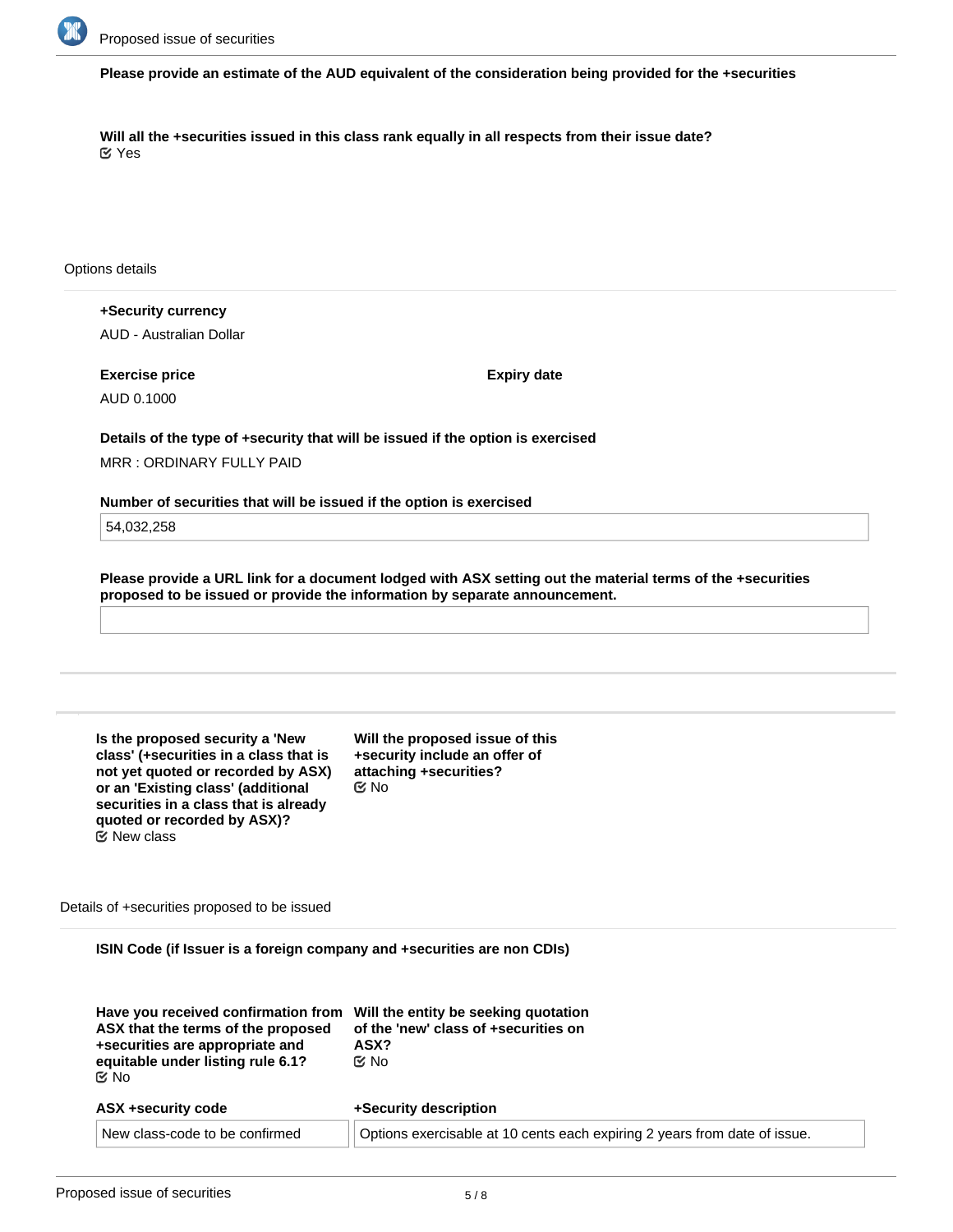

# **+Security type**

**Options** 

## **Number of +securities proposed to be issued**

10,000,000

# **Offer price details**

**Are the +securities proposed to be issued being issued for a cash consideration?** No

#### **Please describe the consideration being provided for the +securities**

Nil- pursuant to the Lead Manager services rendered

# **Please provide an estimate of the AUD equivalent of the consideration being provided for the +securities**

**Will all the +securities issued in this class rank equally in all respects from their issue date?** Yes

Options details

**+Security currency** AUD - Australian Dollar **Exercise price** AUD 0.1000

**Expiry date**

# **Details of the type of +security that will be issued if the option is exercised**

MRR : ORDINARY FULLY PAID

## **Number of securities that will be issued if the option is exercised**

10,000,000

## **Please provide a URL link for a document lodged with ASX setting out the material terms of the +securities proposed to be issued or provide the information by separate announcement.**

Part 7C - Timetable

# **7C.1 Proposed +issue date**

28/4/2022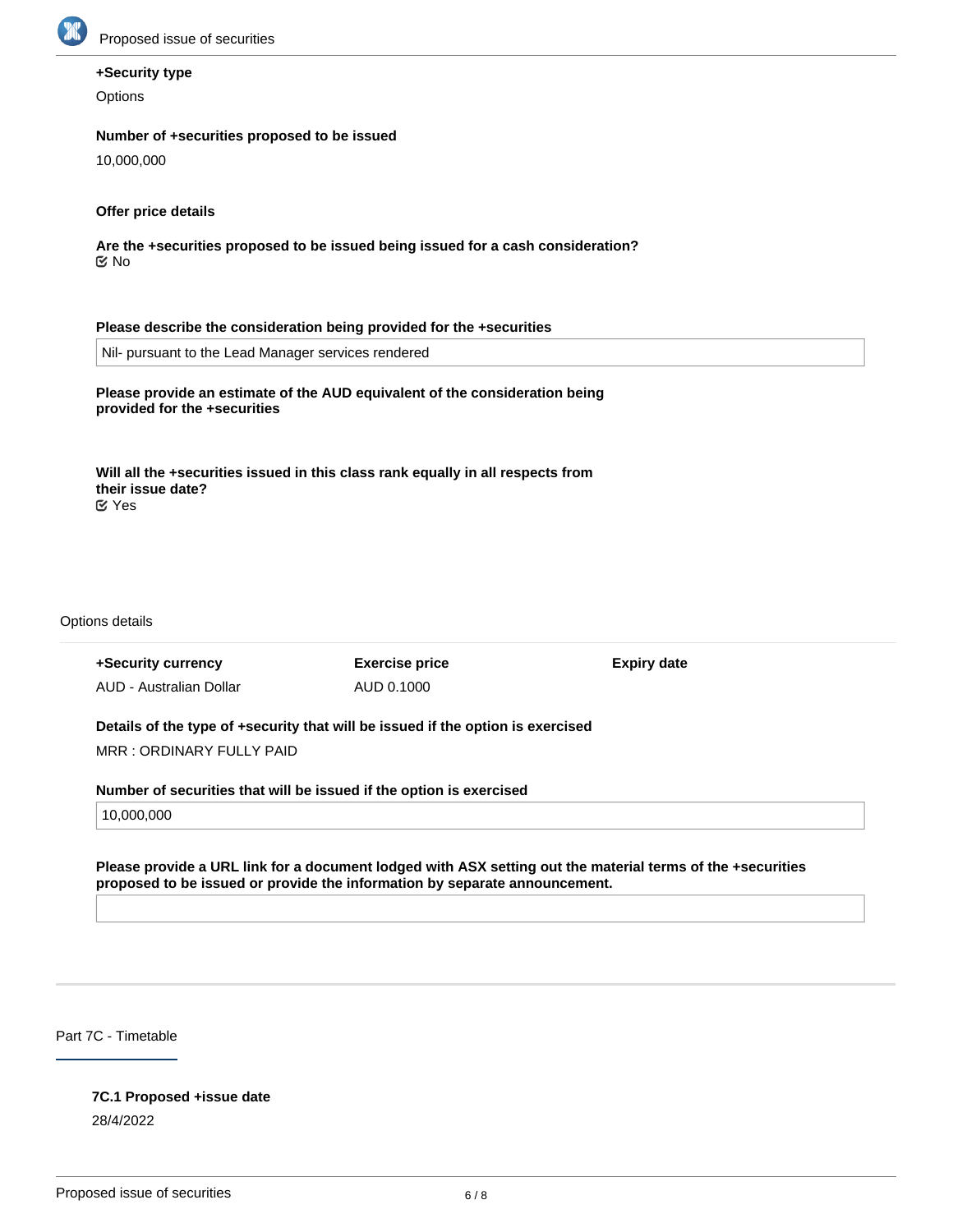

#### Part 7D - Listing Rule requirements

**7D.1 Has the entity obtained, or is it obtaining, +security holder approval for the entire issue under listing rule 7.1? ⊠**No

**7D.1b Are any of the +securities proposed to be issued without +security holder approval using the entity's 15% placement capacity under listing rule 7.1?** Yes

**7D.1b ( i ) How many +securities are proposed to be issued without security holder approval using the entity's 15% placement capacity under listing rule 7.1?**

21,586,896

**7D.1c Are any of the +securities proposed to be issued without +security holder approval using the entity's additional 10% placement capacity under listing rule 7.1A (if applicable)?** Yes

**7D.1c ( i ) How many +securities are proposed to be issued without +security holder approval using the entity's additional 10% placement capacity under listing rule 7.1A?**

86,477,620

**7D.1c ( ii ) Please explain why the entity has chosen to do a placement rather than a +pro rata issue or an offer under a +security purchase plan in which existing ordinary +security holders would have been eligible to participate**

The placement arrangement provided the company with a timely source of funding and enabling the introduction of strategic cornerstone investors. The company considered that the required timeframe to make either a pro rata issue or an offer under a SSP to existing shareholders was not aligned to the Company's funding requirements.

**7D.2 Is a party referred to in listing rule 10.11 participating in the proposed issue?** No

**7D.3 Will any of the +securities to be issued be +restricted securities for the purposes of the listing rules? ⊠**No

**7D.4 Will any of the +securities to be issued be subject to +voluntary escrow?** No

Part 7E - Fees and expenses

**7E.1 Will there be a lead manager or broker to the proposed issue? EX** Yes

## **7E.1a Who is the lead manager/broker?**

Canaccord Genuity (Australia) Limited acted as the sole Lead Manager for the Placement

## **7E.1b What fee, commission or other consideration is payable to them for acting as lead manager/broker?**

Capital raising fees of 6% on the proceeds raised under the Placement are payable to the Lead Manager, with 4% selling fees to be passed onto other brokers that participated. 10 million New Options will also be issued to the Lead Manager (or its nominee), subject to shareholder approval.

**7E.2 Is the proposed issue to be underwritten?** No